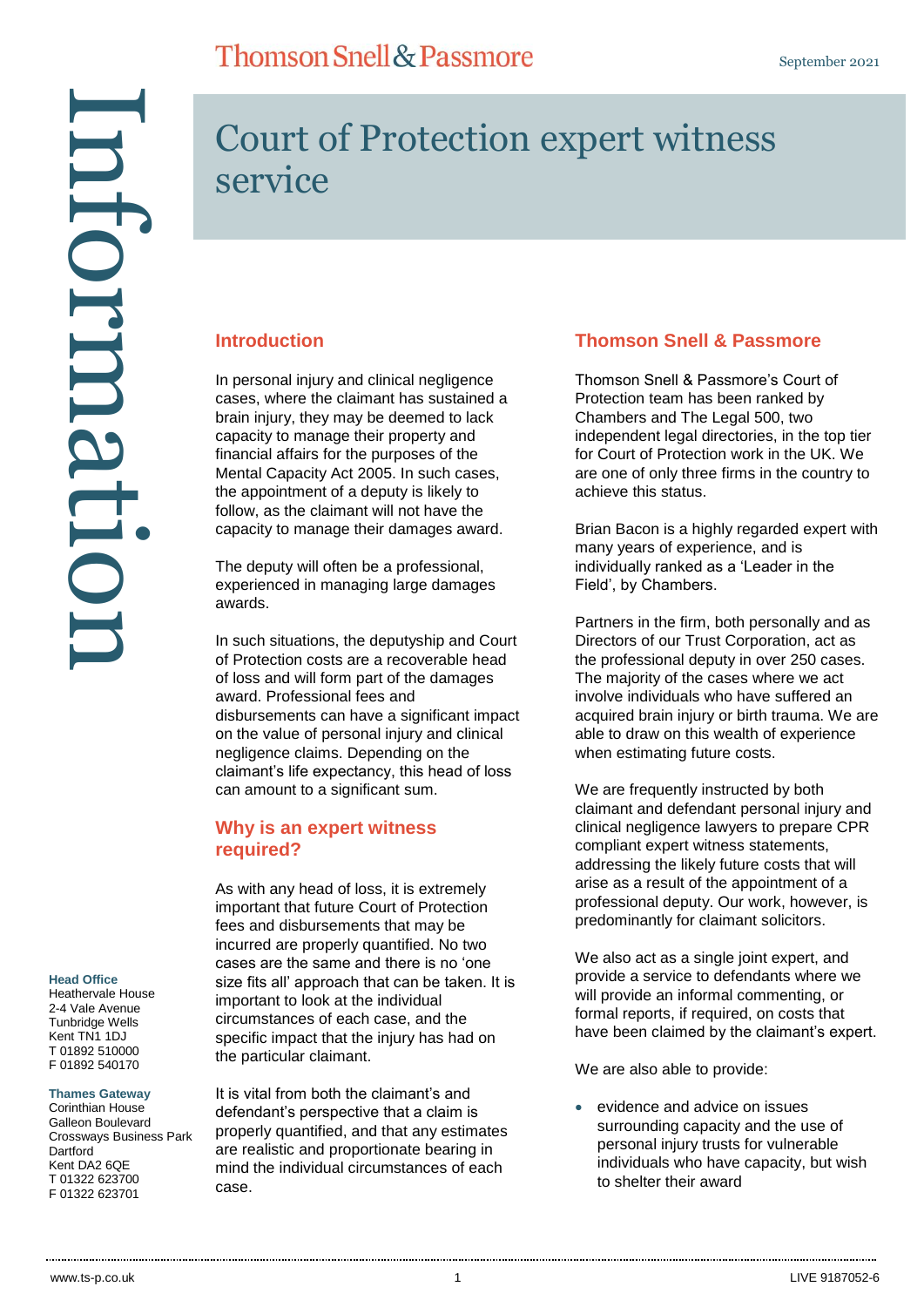# **Thomson Snell & Passmore**

## Court of Protection expert witness service

Continued

- statements that consider the likely costs of setting up and managing a personal injury trust where there is a professional trustee
- evidence in Court in personal injury and clinical negligence proceedings, where matters do not settle before trial.

### **When is an expert witness statement required?**

As soon as it is apparent that the claimant lacks capacity, and liability in the litigation has been admitted or settled at trial, the appointment of a deputy and the question of quantifying future deputyship costs, should promptly be considered. If a deputy is to be appointed, an expert witness statement should be prepared. This can be done even if the application to the Court of Protection is yet to be made.

#### **Costs database**

Our Court of Protection team keeps detailed records of the deputyship costs incurred for clients who have an acquired brain injury or a brain injury as a result of birth trauma. These costs have been assessed by the Senior Courts Costs Office (SCCO). This database provides us with an invaluable foundation for estimating likely future deputyship costs in comparable cases.

#### **Statement contents**

Our statements will deal with issues such as:

- the likely appointment costs
- past costs that have been incurred by a deputy that is already in place
- general management costs likely to arise pre-settlement
- general management costs that will arise post-settlement, on an on-going basis
- other matters such as the costs of a future change of deputy; Statutory Will applications; and provision for unforeseen events by way of a contingency fund
- any other factors that may affect the likely level of costs, such as any behavioural difficulties the client may exhibit as a result of their injuries, or whether the deputy is likely to be involved in a property adaptation project
- we also deal with the regular on-going, and any one-off, disbursements that may arise, such as Court fees and the likely level of the security bond premium.

#### **Information we require**

As is the case with all experts we do need to be provided with sufficient information to enable us to get a clear understanding of the client, their circumstances and any particular factors that may affect costs. It is however very seldom that it is necessary to arrange a meeting with the client.

The following documentation is likely to be useful:

- $\bullet$  if a deputy is already appointed, the details of the person involved, a copy of the appointment order, and any information regarding costs that they have had assessed to date, or work-inprogress
- if no deputy is in place, details of who is proposed to act in that role, if known, and the details of their firm's location
- any recent witness statements from family or friends
- up to date medical reports on condition and prognosis